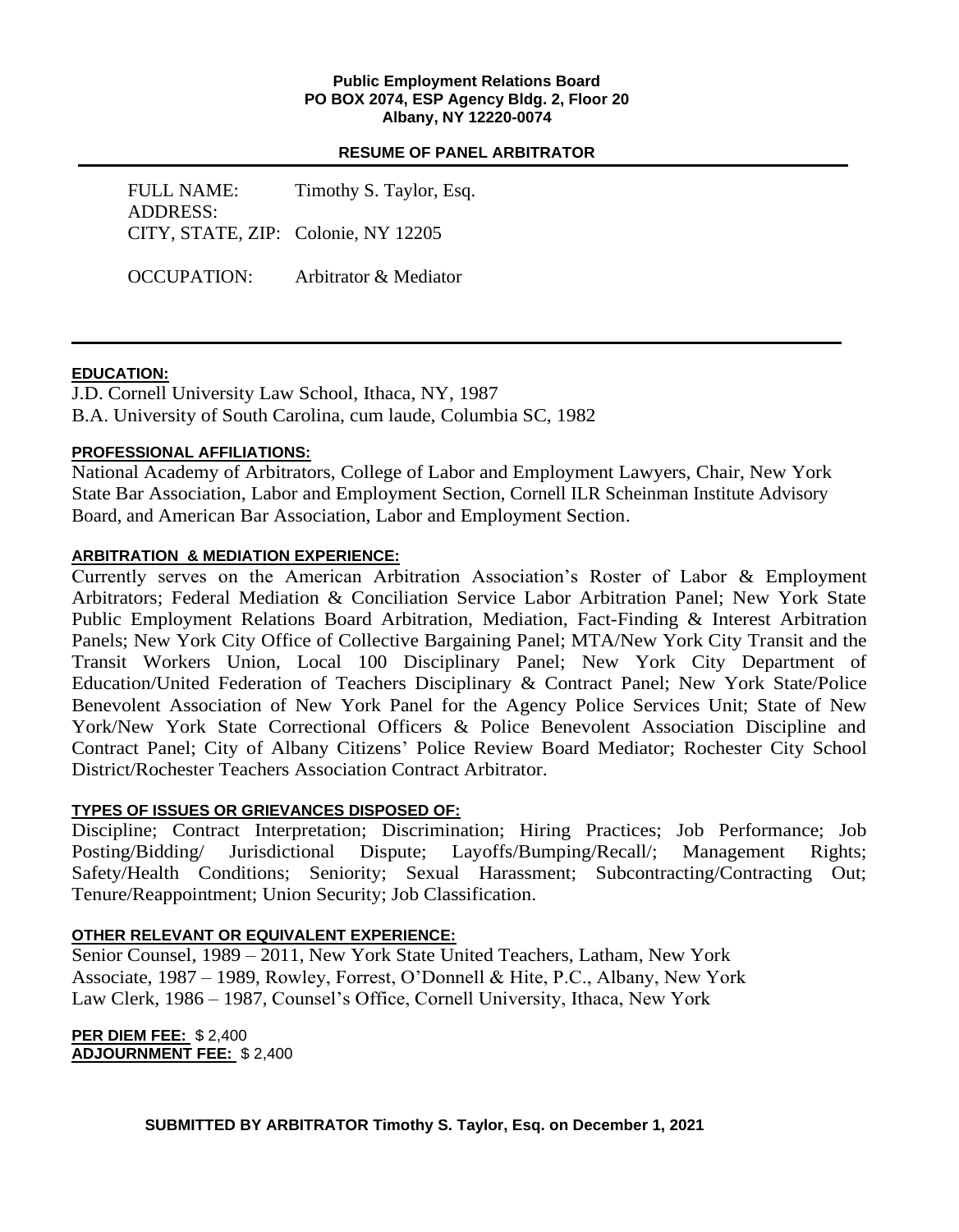#### **Public Employment Relations Board PO BOX 2074, ESP Agency Bldg. 2, Floor 20 Albany, NY 12220-0074**

### **BILLING DISCLOSURE STATEMENT**

### ARBITRATOR'S NAME: **Timothy S. Taylor, Esq.**

The following is a description of my fees and expenses:

### A) HEARING TIME.

- (1) My per diem is  $$2,400$  for each day or any part thereof spent hearing a case.
- (2) If a hearing day exceeds 7 hours, I charge:

 $\Box$ a second full per diem  $X$  a prorated per diem

 $\Box$ no additional charge  $\Box$ other (describe) :

(3) Additional comments:

B) STUDY TIME.

- (1) I charge  $$ 2,400$  for each day spent in preparation of the opinion and award.
- (2) This charge  $X$  will  $\Box$  will not be prorated for partial days devoted to such preparation.
- (3) Additional comments:

### C) TRAVEL TIME AND EXPENSES.

(1) When travel time plus hearing time exceeds 4 hours in a calendar day:

 $X \square$  Not applicable (no additional charge)

 $\Box$  I charge as follows (describe):

(2) I charge for actual, travel-related expenses incurred in connection with the case  $X$  YES  $\Box$  NO.

Where appropriate, a mileage charge for auto travel will be billed at:

 $X$  Prevailing IRS rate  $\Box$  Other (describe):

(3) When the scheduled hearing day(s) requires an overnight stay:

XThere is no charge, other than for lodging and subsistence.

 $\Box$ I charge as follows (describe):

(4) Additional Comments: